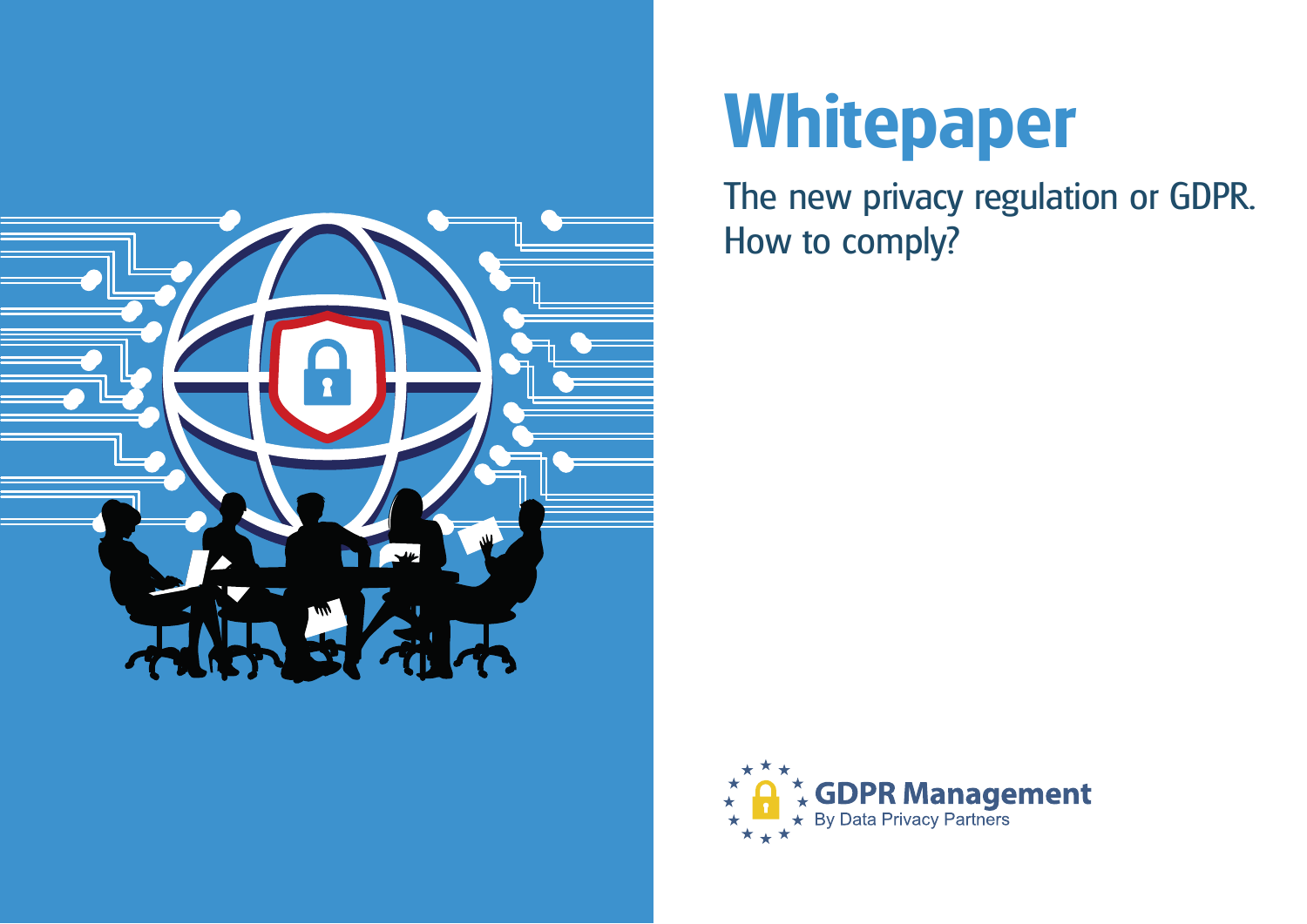# **General Data Protection Regulation**

The existing rules around the protection of personal data are being strengthened with the introduction of the General Data Protection Regulation. Every organization has to deal with the GDPR, because almost every organization processes personal data of customers, suppliers or employees. On May 25, 2018, the processing of personal data has to comply to the GDPR. In this whitepaper are the main consequences for the organization summarized with a guideline.

# **What happens if the GDPR is not respected?**

The consequences of not complying with the GDPR are far greater than under current law. The new height for fines is far more than before. The privacy authority can now give fines from either up to €20 million euro's or 4% of the global turnover for the organization, whichever is higher.

## **Which data qualifies as personal data?**

Every piece of data that can be traced back to a living person is personal data, some examples of this are: name, email address and birth date. There are some pieces of data that have extra protection under the GDPR law, for example: race, religion or health status.

### **What is careful processing?**

Starting point of the GDPR is the obligation to process personal data carefully and in accordance with the law. The GDPR creates a number of obligations on main features and are discussed further in this document. When your organization wants to know where they currently stand they can do a Privacy Impact assessment (PIA). This is an instrument of proposed regulations for projects, in which personal data are processed, to study the effects for those involved and to assess on the impact in the event of a data breach.

# **Registration- and documentation duty**

All organizations will be required to show that they are "privacy law (GDPR) compliant" to the supervisor. An organization has to be able to demonstrate with documents that appropriate measures have been taken. Important here are company wide information security policies where attention is paid to the technical aspects (e.g. backup & restore plan, identity and access management) but also the organizational side (people side) of the risk management. This includes for example: security awareness, Incident response procedure, and Bring Your Own Device policy.

This registration and documentation duty also applies to your HR administration and customer administration!

Finally, your organization has to implement ' privacy by design ' and ' privacy by default '. This means that for example (web-) forms and fill menus etc. privacy enhancement settings are set and that no unnecessary information is required (data minimization).

#### **Processing agreement**

When your organization uses another party for the processing of personal data (processor), such as a payroll processor, administration office or a hosting provider that stores data, then closing a processors agreement with this party is required. A processors agreement drawn up between the responsible (client) and the processor describes the way in which a processor deals with the personal data.

Also, both the client and the processor must keep a processing register. It contains, among other things, the contact details of the client and processor, responsible persons for data, the name of the data protection officer (DPO) if required, purposes of data collection and categorization of personal data. Also it contains a general description of the security measures taken.